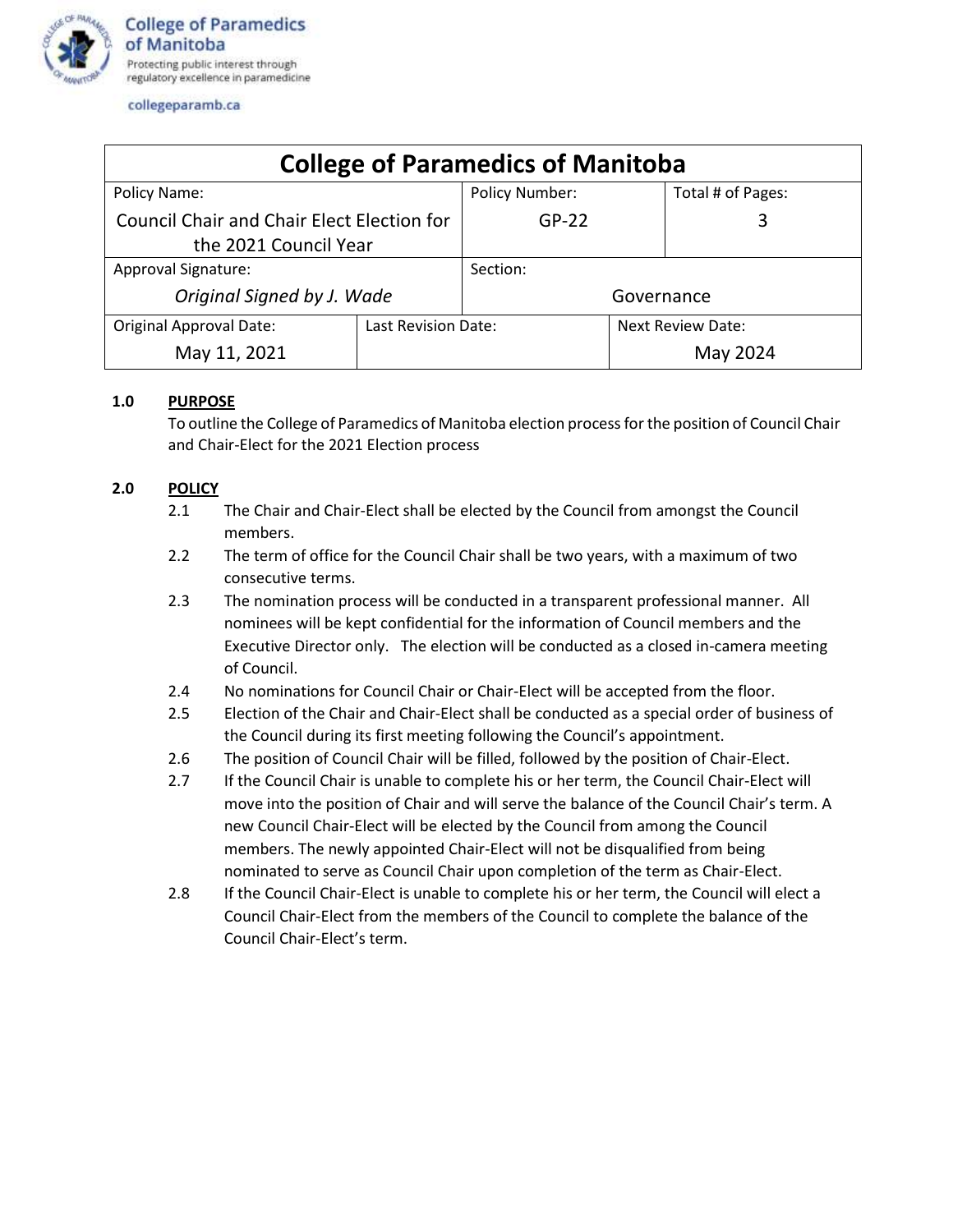

collegeparamb.ca

#### **3.0 NOMINATON PROCEDURES**

- 3.1 Nomination of a candidate for the position of Chair will require a completed nomination form completed by the nominee
- 3.2 Council shall specify the method, timing, processes of the election including if the election will be conducted by ballot or electronic vote.
- 3.3 To be valid, a nomination must be received by the Executive Director no later than the fixed date for receiving nominations.
- 3.4 If at any time during the nomination process, a candidate determines he or she is unable to serve if elected, the member should stand and request that his or her name be removed from nomination

**Appendix A** – Council Chair and Chair Elect Nomination Form